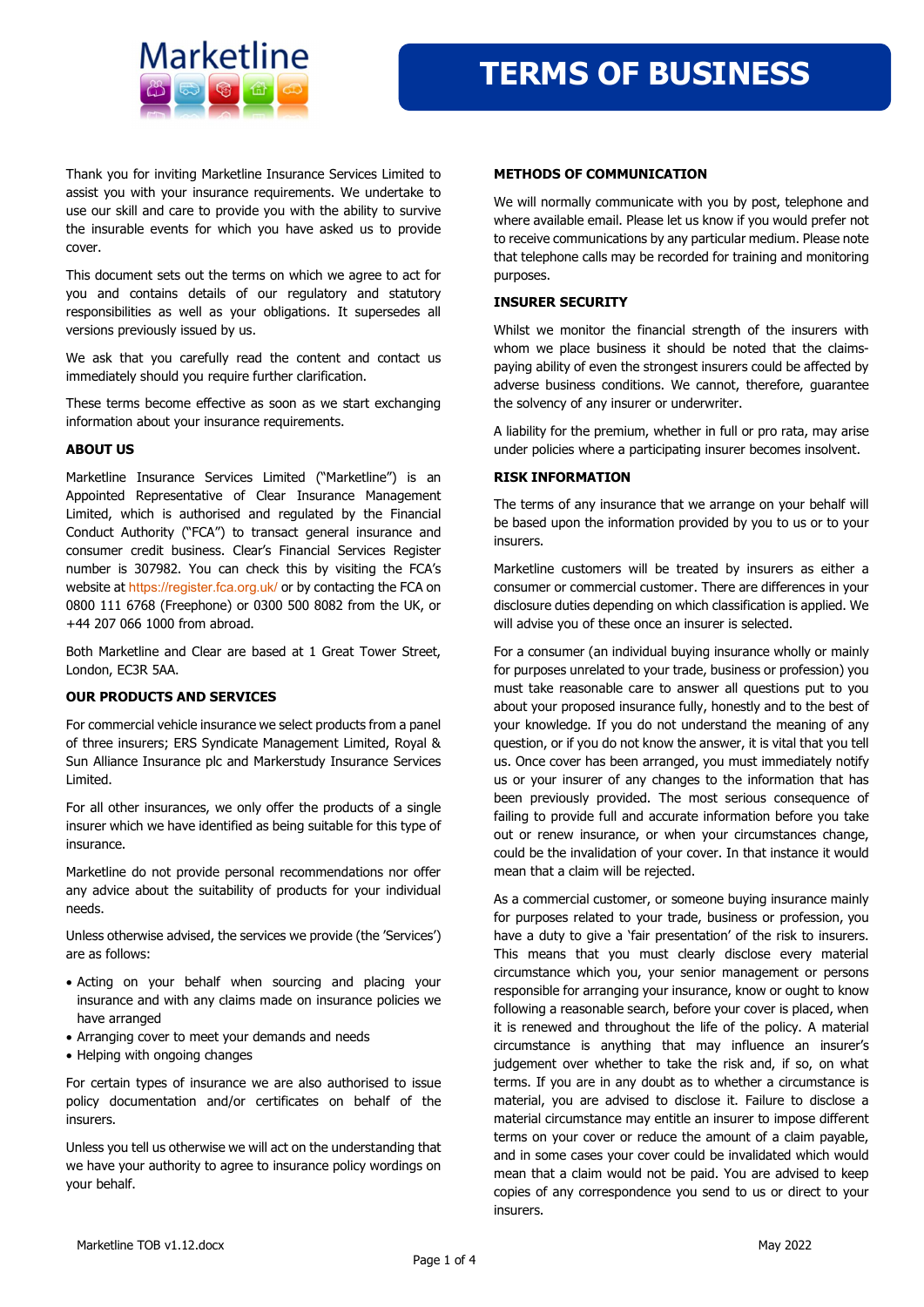## OUR REMUNERATION

Remuneration for our services is normally in the form of commission (or brokerage) which is a percentage of your insurance premium and payable by the insurer, a fee, as agreed with you, or a combination of the two.

We may also receive income from providers of premium financing facilities where, with your agreement, we have made such arrangements on your behalf.

We may sometimes also earn income for the provision of other services to you, which will be agreed with you on an individual basis.

In the event of a policy being cancelled mid-term, and not replaced by another policy, either an administration fee of £40 will apply or we will retain the commission earned on the original transaction whichever is the greater.

# **CHARGES**

An Administration Fee of £30 may apply if:

- a cheque payment for premiums due fails to clear through the banking system; or
- issuance of a duplicate certificate or cover note is required, or for any change in vehicle, driver or policy cover.

An administration fee of £10 may be charged for processing any change of address.

## SETTLEMENT TERMS

You are responsible for the prompt settlement of insurance premiums so that we can make the necessary payments to your insurers.

We have no obligation to fund any premiums on your behalf and cannot be held responsible for any loss which you may suffer as a result of a policy being cancelled or otherwise prejudiced due to the late payment of a premium where the delay is attributable to you.

### METHODS OF PAYMENT

We normally accept payments by cheque, credit or debit card or by bank transfer. To pay by credit or debit card please telephone us with your details.

Payment by instalments can be arranged with specialist premium finance providers (please note that we act independently of any particular provider). We will give full information about premium payment options when we provide quotations and at renewal.

## PERSONAL CREDIT CHECKS

To comply with Consumer Credit legislation, providers of personal credit are required to carry out affordability assessments before making advances of credit. This means that whenever we are asked to arrange personal premium finance, we will pass your name, address and date of birth to the finance provider, to enable it to carry out an assessment. In assessing your application, the provider may search information held by a credit reference agency.

Marketline TOB v1.12.docx May 2022 Please note the credit reference agency will add details of the search and your application to their records, whether or not your application proceeds, whilst a record of the search will be added to your credit record, we are advised this will not have any detrimental effect on your credit rating or history.

### CREDIT AGREEMENT PAYMENT DEFAULTS

If any direct debit or other payment due in respect of a credit agreement entered into with our suggested provider of premium finance to pay insurance premiums, associated fees and charges is not met when presented for payment, or if you end or do not complete such credit agreement, you acknowledge and agree that it may be necessary for us or the premium finance provider to cancel on your behalf the insurance policies being paid by the said agreement, unless you immediately make other arrangements to pay the remaining balance of the insurance premiums. After cancellation, you agree that you will be responsible for any time on risk charge still outstanding and the finance provider's reasonable costs after application of any refunds allowed by the insurers. You will be responsible for putting in place any alternative insurance arrangements you need, unless you have been able to satisfy the requirements we may have in such a situation to provide an alternative solution.

### HANDLING CLIENT AND INSURER MONEY

Money for premiums, return premiums or claim payments is held by Clear Insurance Management Limited in a Client Bank Account, under a Non-statutory Trust in accordance with FCA rules. The Deed of Trust permits Clear to use the account to make advances of credit from time to time to our clients in order to fund their premiums, subject to strict conditions. In dealing with us you agree to Clear holding client money in this way. A copy of the Deed of Trust is available on request.

For the purpose of some transactions, please note that client money may pass through other authorised intermediaries before the insurer receives it.

Where Clear collect or hold money belonging to an insurer, they may also hold that money in the same Client Bank Account.

Client money will be deposited with one or more approved banks, a list of which is available on request. Please notify us immediately if you do not wish us to use any bank or banks on this list.

Any interest earned on client money will be retained by Clear for its own use.

### MANAGING YOUR DATA

At Marketline we take the protection of our customers' data seriously. In sourcing, arranging and administering your insurance policies we will need to collect personal information and keep it up to date. We also need to share information with other parties such as insurers, loss adjustors and claims handling companies.

We may also use the data we hold about you to provide you with information about other products and services which we feel are appropriate.

Our Group Customer Privacy Notice provides details of how we use and share your information as well as your rights and how to exercise them. You can access it at www.thecleargroup.com/ privacy-policy or contact us if you would like us to send you a copy.

### **QUOTATIONS**

Unless stated otherwise in our documentation, all quotations provided for new insurances are valid only for a period of 30 days from the date of issue.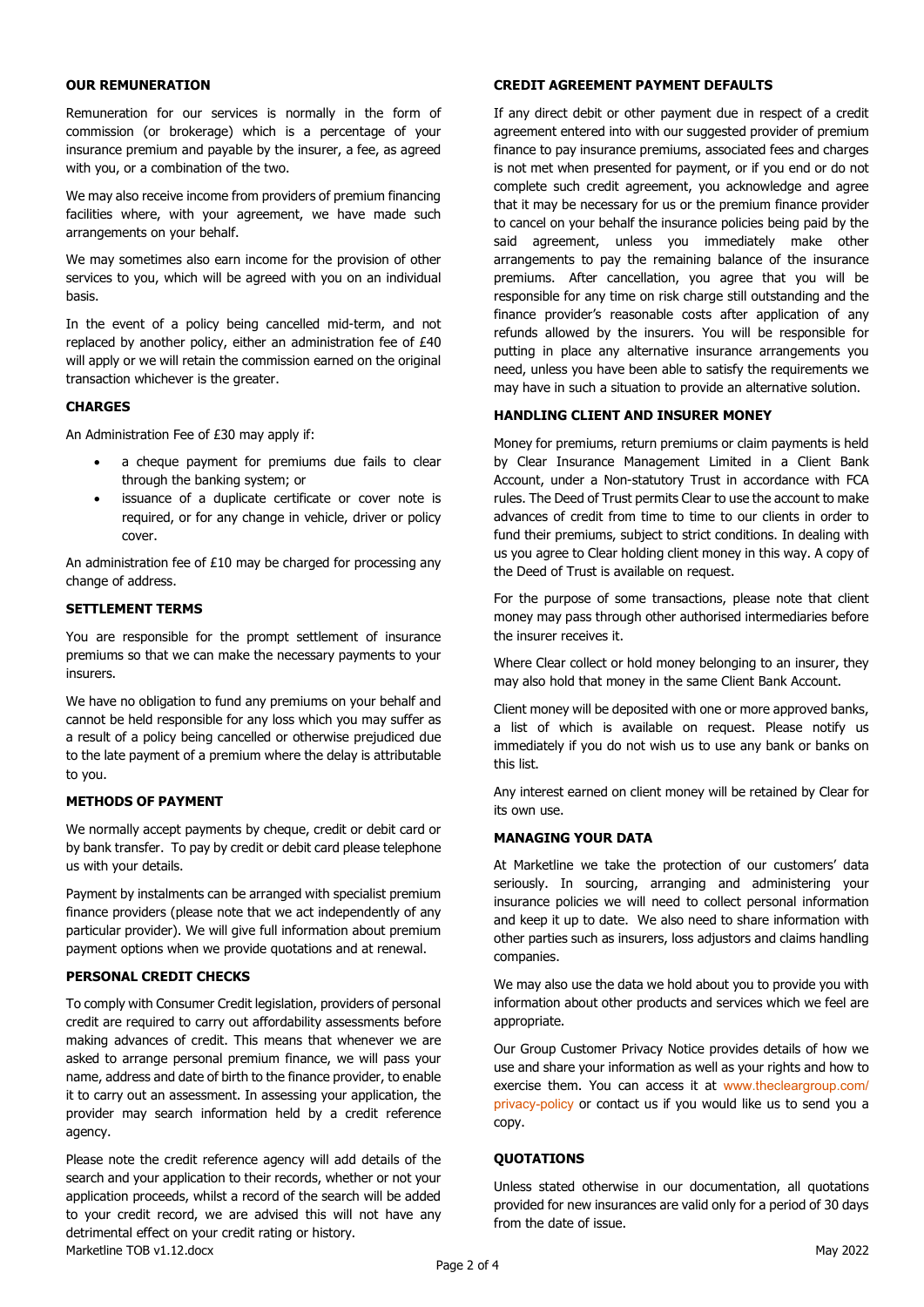You should be aware that quotations may change or be withdrawn if the information given to us or your insurers in proposal forms or declarations differs from that provided at the time the quotation was issued.

# CHANGES TO YOUR COVER

We will normally deal with any requests to increase or amend cover on the day your instructions are received, or the next working day if a weekend or public holiday. Sometimes changes cannot be processed without obtaining additional information. If additional information is required we will contact you as quickly as possible.

We will confirm changes to your policy, once agreed, in writing. We will also advise you of any extra premiums you must pay or premiums we must return to you. . Refunds of less than £25 may be held to your credit and offset against future premium payments unless you specifically request otherwise.

## RECEIPT OF INSTRUCTIONS

We do not consider instructions to arrange or change cover which are sent to us by post, electronic mail or facsimile, or left on voicemail, to have been received until they reach the relevant personnel in our offices. We do not consider instructions sent by text message to have been received until we have responded to the specific message.

We do not accept responsibility for instructions which do not reach us at all due to failures in the postal, electronic or telecommunications systems.

## DOCUMENTATION

Our aim is to produce documentation and issue correspondence in a clear and understandable format. In the event of any uncertainty we would ask you to let us know immediately. Our staff are always happy to clarify the cover provided.

You should check all policy documentation to ensure that the details are correct and the cover provided meets with your requirements. Any errors should be notified to us immediately.

All policies contain conditions and exclusions and some contain warranties and excesses. It is your responsibility to examine the documentation to familiarise yourself with these. A breach of a policy condition may result in non-payment of a claim and breach of a warranty may invalidate or suspend the cover if it is not complied with precisely.

We recommend that you keep policy documents for as long as a claim is possible under the policy. If your policy includes Employers' Liability insurance, it is prudent to keep a copy of all Employers' Liability Certificates issued.

### MAKING A CLAIM

Many insurers provide a 24-hour Helpline in respect of claims and you should consult your policy documentation for contact details.

You must report all incidents that could give rise to a claim as soon as you become aware of them, either by contacting your insurer on their helpline or by telephoning our office.

You will be advised if you need to complete a claim form or produce documentation to support your claim.

In certain circumstances late notification may result in your claim being rejected.

If the claim involves damage to your property, please do not dispose of damaged items and/or authorise repair work (except in an emergency or to prevent further damage) until we or your insurers advise that you can.

If your claim involves damage to third party property or injury to persons please pass copies of all correspondence, including solicitors' letters, to us immediately and unanswered. Any attempt to negotiate or respond to the incident, without prior reference to your insurers or us, may prejudice your cover.

You should be aware that a claim arising after renewal of the policy has been invited, may affect the assessment and acceptance of renewal by your insurers.

## CONFLICTS OF INTEREST

We aim at all times to treat you fairly. We will not deliberately put ourselves in a position where our interests, or our duties to another party, prevent us from discharging our duty to you. We maintain internal procedures and controls to identify and manage any potential conflicts so that at all times the interests of our customers are reasonably protected.

Where potential conflicts are particularly complex or difficult to manage, we will seek to agree with you the best way to protect your interests and may ask you to confirm that you are happy to proceed on that basis.

### COMPLAINTS PROCEDURE

We recognise the importance of excellent customer service and set ourselves high standards. Should there be an occasion when we do not meet your expectations, we are equally committed to dealing with any complaint in a thorough and professional manner.

If you wish to register a complaint or request a copy of our complaints procedures, please contact Clear Insurance Management:

- In writing, addressed to Complaints at the address shown below;
- By telephone to 020 7280 3450; or
- By email to complaints@thecleargroup.com

If you cannot settle your complaint with us you may be entitled to refer it to the Financial Ombudsman Service (FOS). You can find out more about this by visiting the FOS web site at www.financial-ombudsman.org.uk.

If you are not eligible for referral to the FOS, Clear has an appeal process which ensures that your complaint is reviewed by a senior manager not involved in the original complaint handling.

A copy of our procedures for dealing with complaints is available upon request.

## FINANCIAL SERVICES COMPENSATION SCHEME

We are included in the Financial Services Compensation Scheme (FSCS). You may be entitled to compensation from the FSCS if we cannot meet our obligations. This depends on the type of business and the circumstances of the claim.

Insurance advising and arranging is covered for 90% of the claim, without any upper limit. For compulsory classes of insurance, insurance advising and arranging is covered for 100% of the claim, without any upper limit.